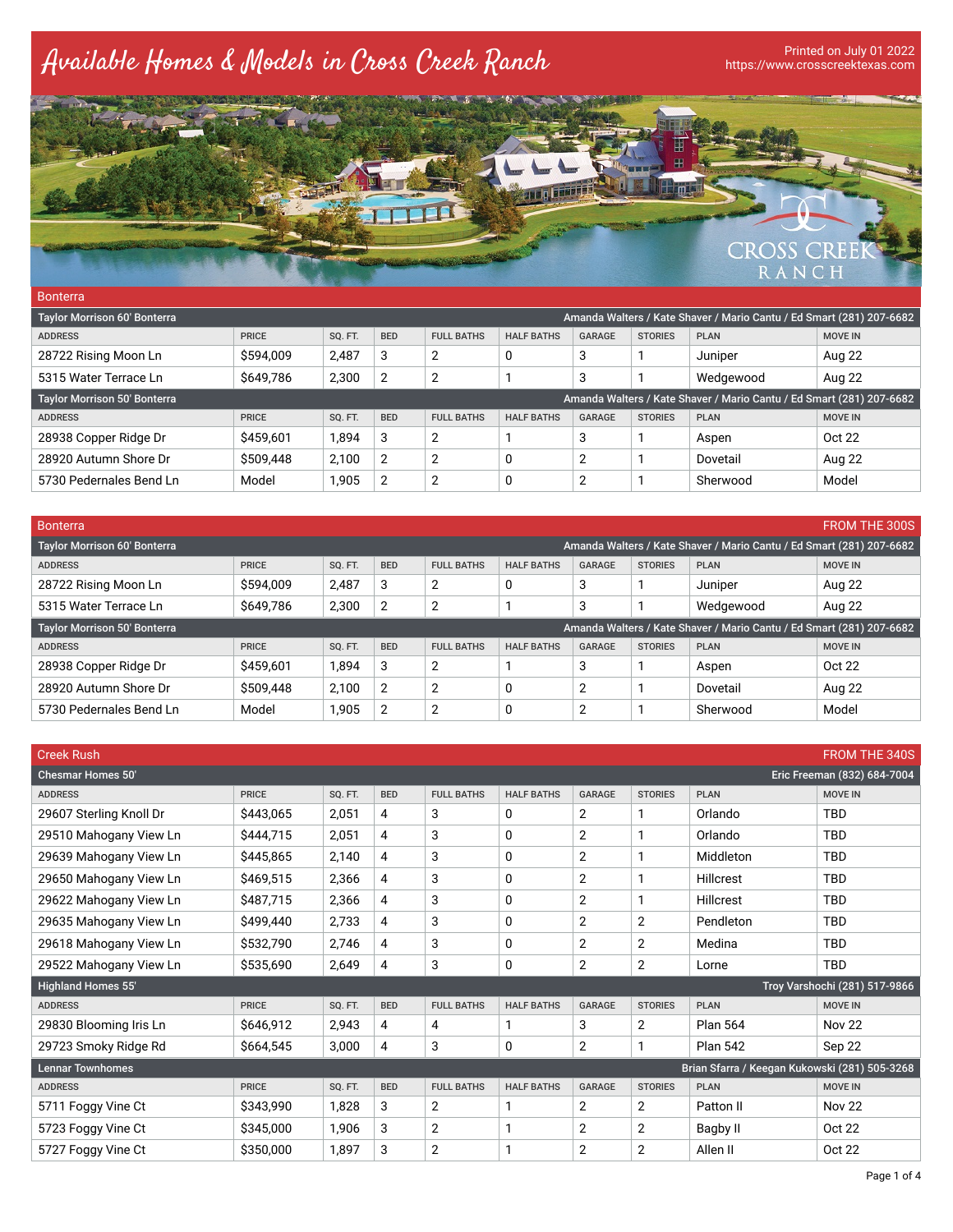| 5743 Foggy Vine Ct      | \$355,000    | 1,828   | 3          | $\overline{2}$    |                   | $\overline{2}$ | 2              | Patton II                                        | Oct 22         |
|-------------------------|--------------|---------|------------|-------------------|-------------------|----------------|----------------|--------------------------------------------------|----------------|
| Perry Homes 50'         |              |         |            |                   |                   |                |                | Valentina Uzcategui / Andrew Pham (281) 232-7970 |                |
| <b>ADDRESS</b>          | <b>PRICE</b> | SQ. FT. | <b>BED</b> | <b>FULL BATHS</b> | <b>HALF BATHS</b> | GARAGE         | <b>STORIES</b> | <b>PLAN</b>                                      | <b>MOVE IN</b> |
| 29514 Mahogany View Ln  | \$556,900    | 2,504   | 4          | 3                 | 0                 | $\overline{2}$ |                | 2504W                                            | Oct 22         |
| 29518 Mahogany View Ln  | \$573,900    | 2,545   | 4          | 3                 | 0                 | $\overline{2}$ |                | 2545W                                            | Sep 22         |
| 5910 Painted Plains Ln  | \$588,900    | 2,513   | 4          | 3                 | 0                 | $\overline{2}$ |                | 2513W                                            | Oct 22         |
| 29610 Sterling Knoll Ln | \$624,900    | 2,797   | 4          | 3                 | 1                 | 2              | 2              | 2797W                                            | Oct 22         |
| Perry Homes 65'         |              |         |            |                   |                   |                |                | Moses Francis / Jerry Sullivan (281) 633-8500    |                |
| <b>ADDRESS</b>          | <b>PRICE</b> | SQ. FT. | <b>BED</b> | <b>FULL BATHS</b> | <b>HALF BATHS</b> | GARAGE         | <b>STORIES</b> | <b>PLAN</b>                                      | <b>MOVE IN</b> |
| 29522 Juniper Ranch Rd  | \$791,900    | 3,295   | 4          | 3                 | 1                 | 3              |                | 3295W                                            | <b>Nov 22</b>  |
| 29614 Juniper Ranch Rd  | \$861,900    | 4,098   | 5          | 4                 |                   | 3              | 2              | 4098W                                            | <b>Nov 22</b>  |
| Perry Homes 55'         |              |         |            |                   |                   |                |                | Shawn Echols / Tracy McCormick (281) 633-2555    |                |
| <b>ADDRESS</b>          | <b>PRICE</b> | SQ. FT. | <b>BED</b> | <b>FULL BATHS</b> | <b>HALF BATHS</b> | GARAGE         | <b>STORIES</b> | <b>PLAN</b>                                      | <b>MOVE IN</b> |
| 29726 Smoky Ridge Rd    | \$641,900    | 2,737   | 4          | 3                 |                   | 2              |                | 2737W                                            | Oct 22         |
| 29826 Blooming Iris Ln  | \$643,900    | 2,695   | 4          | 3                 |                   | 3              |                | 2695W                                            | Oct 22         |
| 29730 Smoky Ridge Rd    | \$645,900    | 2,726   | 4          | 3                 | 0                 | 2              |                | 2726W                                            | Oct 22         |

| <b>Creek Trace</b>        |              |         |                |                   |                   |                |                |                                                  | <b>FROM THE 380S</b>          |
|---------------------------|--------------|---------|----------------|-------------------|-------------------|----------------|----------------|--------------------------------------------------|-------------------------------|
| <b>Highland Homes 55'</b> |              |         |                |                   |                   |                |                |                                                  | Troy Varshochi (281) 517-9866 |
| <b>ADDRESS</b>            | <b>PRICE</b> | SQ. FT. | <b>BED</b>     | <b>FULL BATHS</b> | <b>HALF BATHS</b> | GARAGE         | <b>STORIES</b> | <b>PLAN</b>                                      | <b>MOVE IN</b>                |
| 29038 Hauter Way          | \$579,509    | 2,846   | 4              | 3                 | 0                 | 2.5            | $\overline{2}$ | Plan 556H                                        | <b>Jul 22</b>                 |
| 29031 Hauter Way          | \$599,106    | 3,193   | 5              | 4                 | 1                 | 2.5            | $\overline{2}$ | Plan 558H                                        | <b>Jul 22</b>                 |
| 29110 Hauter Way          | \$609,271    | 3,100   | 4              | 3                 | 0                 | 2              | $\overline{2}$ | Plan 559H                                        | <b>Available Now</b>          |
| 29034 Hauter Way          | \$609,271    | 3,100   | $\overline{4}$ | 3                 | 0                 | 2.5            | $\overline{2}$ | <b>Plan 559H</b>                                 | <b>Available Now</b>          |
| 29102 Meadow Terrace Dr   | Model        | 3,099   | 4              | 3                 | 0                 | 3              | $\overline{2}$ | 559H                                             | Model                         |
| <b>Newmark Homes 45'</b>  |              |         |                |                   |                   |                |                | Cynthia Allen / Merri Turco (832) 403-3111       |                               |
| <b>ADDRESS</b>            | <b>PRICE</b> | SQ. FT. | <b>BED</b>     | <b>FULL BATHS</b> | <b>HALF BATHS</b> | GARAGE         | <b>STORIES</b> | <b>PLAN</b>                                      | <b>MOVE IN</b>                |
| 28926 Hauter Way          | \$494,858    | 2,459   | 4              | 3                 | 0                 | 2              | $\overline{2}$ | Maverick                                         | <b>TBD</b>                    |
| 4211 Chloe Ridge Ln       | \$505,170    | 2,259   | 3              | 2                 | 1                 | $\overline{2}$ | $\overline{2}$ | Montague                                         | TBD                           |
| 29018 Meadow Terrace Dr   | \$524,659    | 2,444   | $\overline{4}$ | 3                 | 0                 | 2              | $\overline{2}$ | Duval                                            | <b>TBD</b>                    |
| 28906 Hauter Way          | \$548,357    | 2,563   | 3              | $\overline{2}$    | $\mathbf{1}$      | $\mathbf{2}$   | $\overline{2}$ | <b>Newton</b>                                    | <b>TBD</b>                    |
| 29030 Meadow Terrace Dr   | Model        | 2,356   | 4              | 3                 | 0                 | $\overline{2}$ | $\overline{2}$ | 452N Navarro                                     | Model                         |
| Perry Homes 55'           |              |         |                |                   |                   |                |                | Shawn Echols / Tracy McCormick (281) 633-2555    |                               |
| <b>ADDRESS</b>            | <b>PRICE</b> | SQ. FT. | <b>BED</b>     | <b>FULL BATHS</b> | <b>HALF BATHS</b> | <b>GARAGE</b>  | <b>STORIES</b> | <b>PLAN</b>                                      | <b>MOVE IN</b>                |
| 29138 Hauter Way          | \$599,900    | 2,949   | 4              | 3                 | $\mathbf{1}$      | $\overline{2}$ | $\mathbf{1}$   | 2949W                                            | <b>Available Now</b>          |
| 29042 Hauter Way          | \$614,900    | 2,695   | 4              | 3                 | 1                 | 3              | $\mathbf{1}$   | 2695W                                            | <b>Available Now</b>          |
| 4207 Ana Ridge Ln         | \$649,900    | 3,203   | $\overline{4}$ | 3                 | 1                 | 3              | $\overline{2}$ | 3203W                                            | <b>Oct 22</b>                 |
| 4210 Ana Ridge Ln         | \$674,900    | 3,325   | $\overline{4}$ | 3                 | 1                 | 3              | $\overline{2}$ | 3095W                                            | <b>Available Now</b>          |
| 4127 Ana Ridge Ln         | \$699,900    | 3,299   | 4              | 3                 | 1                 | 3              | $\overline{2}$ | 3299W                                            | Aug 22                        |
| 29110 Meadow Terrace Dr   | \$729,900    | 3,396   | 4              | 3                 | 1                 | 3              | $\overline{2}$ | 3396W                                            | <b>Oct 22</b>                 |
| 29106 Meadow Terrace Dr   | Model        | 3,395   | 4              | 3                 | $\mathbf{1}$      | 3              | $\overline{2}$ | 3395                                             | Model                         |
| Perry Homes 60'           |              |         |                |                   |                   |                |                | Calvin Hoang / Jennifer Mally (281) 238-0919     |                               |
| <b>ADDRESS</b>            | <b>PRICE</b> | SQ. FT. | <b>BED</b>     | <b>FULL BATHS</b> | <b>HALF BATHS</b> | <b>GARAGE</b>  | <b>STORIES</b> | <b>PLAN</b>                                      | <b>MOVE IN</b>                |
| 4314 Windy Oaks Dr        | \$689,900    | 2,895   | 4              | 3                 | $\mathbf{1}$      | 3              | $\mathbf{1}$   | 2895W                                            | <b>Available Now</b>          |
| 4310 Windy Oaks Dr        | \$736,900    | 3,546   | 5              | 4                 | 1                 | 3              | $\overline{2}$ | 3546W                                            | <b>Available Now</b>          |
| 28910 Creekside Bend Ln   | \$749,900    | 3,797   | 5              | 4                 | 1                 | 3              | 2              | 3797W                                            | <b>Available Now</b>          |
| Perry Homes 50'           |              |         |                |                   |                   |                |                | Valentina Uzcategui / Andrew Pham (281) 232-7970 |                               |
| <b>ADDRESS</b>            | <b>PRICE</b> | SQ. FT. | <b>BED</b>     | <b>FULL BATHS</b> | <b>HALF BATHS</b> | GARAGE         | <b>STORIES</b> | <b>PLAN</b>                                      | <b>MOVE IN</b>                |
| 4515 Ana Ridge Ln         | \$474,900    | 1,984   | 3              | 2                 | 0                 | 2              | $\mathbf{1}$   | 1984W                                            | Sep 22                        |
| 4027 Maple Glen Dr        | \$539,900    | 2,474   | 4              | 3                 | 0                 | 3              | $\mathbf{1}$   | 2474W                                            | <b>Available Now</b>          |
| 4127 Haven Crest Ln       | \$547,900    | 2,263   | 4              | 3                 | 0                 | 3              | $\mathbf{1}$   | 2263W                                            | Aug 22                        |
| 4126 Maple Glen Dr        | \$549,900    | 2,474   | 4              | 3                 | 0                 | 3              | $\mathbf{1}$   | 2474W                                            | <b>Available Now</b>          |
| 4122 Maple Glen Dr        | \$549,900    | 2,476   | 4              | 3                 | 0                 | 3              | $\mathbf{1}$   | 2476W                                            | <b>Available Now</b>          |
| 29303 Ashford Ct          | \$550,900    | 2,504   | $\overline{4}$ | 3                 | 0                 | 2              | $\mathbf{1}$   | 2504W                                            | Aug 22                        |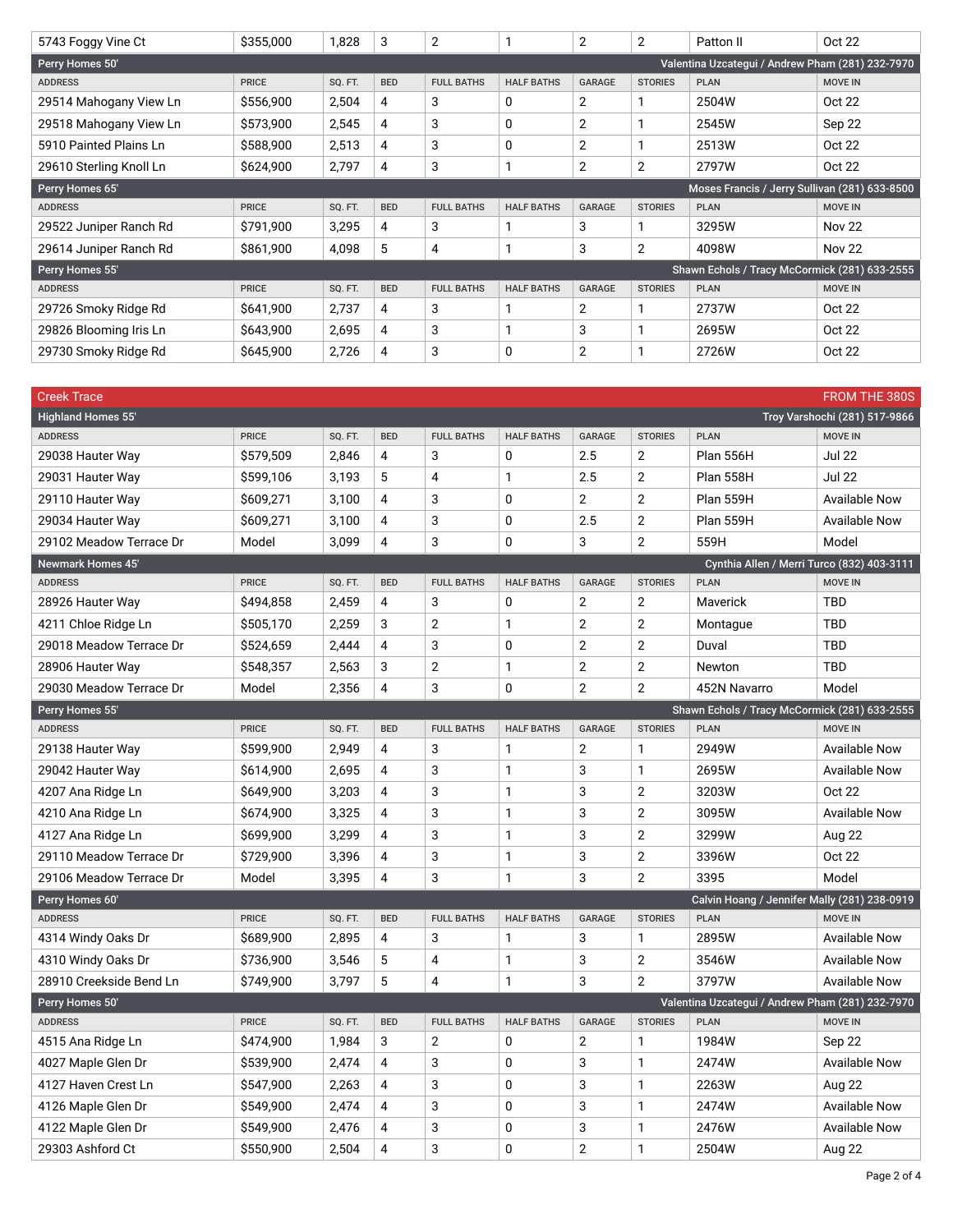| 4226 Maple Glen Dr      | \$574,900    | 2,513   | 4          | 3                 | 0                 | $\overline{2}$ | 1                | 2513W                                         | <b>Available Now</b>         |
|-------------------------|--------------|---------|------------|-------------------|-------------------|----------------|------------------|-----------------------------------------------|------------------------------|
| Perry Homes 65'         |              |         |            |                   |                   |                |                  | Moses Francis / Jerry Sullivan (281) 633-8500 |                              |
| <b>ADDRESS</b>          | <b>PRICE</b> | SQ. FT. | <b>BED</b> | <b>FULL BATHS</b> | <b>HALF BATHS</b> | <b>GARAGE</b>  | <b>STORIES</b>   | <b>PLAN</b>                                   | <b>MOVE IN</b>               |
| 4414 Windy Oaks Dr      | \$704,900    | 3,322   | 4          | 3                 | 1                 | 3              | $\mathbf{1}$     | 3322W                                         | <b>Available Now</b>         |
| 28910 Ember Crest Ln    | \$729,900    | 3,295   | 4          | 3                 | 1                 | 3              | $\mathbf{1}$     | 3295W                                         | <b>Available Now</b>         |
| 28846 Ember Crest Ln    | \$779,900    | 3,791   | 5          | 4                 | 1                 | 3              | $\overline{2}$   | 3791W                                         | <b>Available Now</b>         |
| 4334 Windy Oaks Dr      | \$786,900    | 3,465   | 4          | 3                 | 1                 | 3              | $\mathbf{1}$     | 3465W                                         | <b>Nov 22</b>                |
| 28815 Ember Crest Ln    | \$798,900    | 3,917   | 5          | 4                 | 1                 | 3              | $\overline{2}$   | 3917W                                         | <b>Available Now</b>         |
| 28827 Ember Crest Ln    | \$822,900    | 3,798   | 5          | 4                 | 1                 | 3              | $\overline{2}$   | 3798W                                         | Sep 22                       |
| 4327 Windy Oaks Dr      | \$829,900    | 4,098   | 5          | 4                 | 1                 | 4              | $\overline{2}$   | 4098W                                         | <b>Oct 22</b>                |
| 29007 Windy Ct          | \$829,900    | 3,798   | 5          | 4                 | 1                 | 3              | $\boldsymbol{2}$ | 3798W                                         | <b>Available Now</b>         |
| 4326 Windy Oaks Dr      | \$841,900    | 3,791   | 5          | 4                 | 1                 | 3              | $\overline{2}$   | 3791W                                         | <b>Nov 22</b>                |
| Tri Pointe Homes 45'    |              |         |            |                   |                   |                |                  |                                               | Jazmin Nguyen (281) 675-3736 |
| <b>ADDRESS</b>          | <b>PRICE</b> | SQ. FT. | <b>BED</b> | <b>FULL BATHS</b> | <b>HALF BATHS</b> | <b>GARAGE</b>  | <b>STORIES</b>   | <b>PLAN</b>                                   | <b>MOVE IN</b>               |
| 4123 Sherman Oak Ln     | \$520,489    | 1,950   | 3          | 2                 | 0                 | 2              | $\mathbf{1}$     | Egret                                         | Sep 22                       |
| 4123 Crossfind Ct       | \$521,896    | 1,984   | 3          | 2                 | 0                 | $\overline{2}$ | $\mathbf{1}$     | Egret                                         | <b>Aug 22</b>                |
| 4106 Sherman Oak Ln     | \$557,734    | 2,601   | 4          | 3                 | 0                 | $\overline{2}$ | $\overline{2}$   | Sanderling                                    | Sep 22                       |
| 29034 Meadow Terrace Dr | Model        | 2,140   | 4          | 3                 | 0                 | 2              | $\mathbf{1}$     | Kinglet M303/M304                             | Model                        |
| Tri Pointe Homes 60'    |              |         |            |                   |                   |                |                  |                                               | Mia Garvin (281) 675-3735    |
| <b>ADDRESS</b>          | <b>PRICE</b> | SQ. FT. | <b>BED</b> | <b>FULL BATHS</b> | <b>HALF BATHS</b> | <b>GARAGE</b>  | <b>STORIES</b>   | <b>PLAN</b>                                   | <b>MOVE IN</b>               |
| 28910 Ridge Valley Ct   | \$708,060    | 2,887   | 4          | 3                 | 1                 | 2.5            | $\mathbf{1}$     | Cistern                                       | <b>Jul 22</b>                |
| 28927 Creekside Bend Ln | \$757,445    | 3,551   | 4          | 4                 | 1                 | 3              | $\overline{2}$   | Fulbright                                     | <b>Available Now</b>         |
| 4203 Creek Shore Ln     | \$767,514    | 3,265   | 4          | 3                 | 1                 | 3              | $\overline{2}$   | Barnhart                                      | Oct 22                       |
| 28902 Creekside Bend Ln | \$775,238    | 3,755   | 5          | 4                 | 0                 | $\overline{2}$ | $\overline{2}$   | Windsor                                       | Aug 22                       |
| 4123 Creek Shore Ln     | \$792,032    | 3,441   | 4          | 3                 | 1                 | 3              | $\overline{2}$   | Fulbright                                     | Aug 22                       |
| 28910 Sandy Bend Ct     | \$822,468    | 3,613   | 4          | 4                 | 1                 | 3              | $\overline{2}$   | Windsor                                       | Oct 22                       |
| Tri Pointe Homes 65'    |              |         |            |                   |                   |                |                  |                                               | Loretta Law (281) 675-3736   |
| <b>ADDRESS</b>          | <b>PRICE</b> | SQ. FT. | <b>BED</b> | <b>FULL BATHS</b> | <b>HALF BATHS</b> | <b>GARAGE</b>  | <b>STORIES</b>   | <b>PLAN</b>                                   | <b>MOVE IN</b>               |
| 4410 Windy Oaks Dr      | \$723,274    | 3,290   | 4          | 3                 | 1                 | 3              | $\mathbf{1}$     | Albion                                        | <b>Available Now</b>         |
| 4506 Windy Oaks Dr      | \$770,337    | 3,175   | 4          | 3                 | 1                 | 3              | $\mathbf{1}$     | Grandview                                     | Aug 22                       |
| 28819 Ember Crest Ln    | \$782,435    | 3,175   | 4          | 3                 | 1                 | 3              | $\mathbf{1}$     | Hemleigh                                      | <b>Jul 22</b>                |
| 29006 Windy Ct          | \$794,415    | 3,128   | 4          | 3                 | 1                 | 3              | $\mathbf{1}$     | Grandview                                     | Oct 22                       |
| 28922 Ember Crest Ln    | \$798.498    | 3,870   | 4          | 4                 | 1                 | 3              | $\overline{2}$   | <b>Barstow</b>                                | <b>Available Now</b>         |
| 28807 Ember Crest Ln    | \$820,678    | 3,841   | 5          | 3                 | 1                 | 3              | $\mathbf{2}$     | <b>Bethel</b>                                 | Available Now                |
| 28906 Ember Crest Ln    | \$826,835    | 3,841   | 4          | 3                 | 1                 | 3              | $\overline{2}$   | <b>Bethel</b>                                 | Available Now                |
| 28927 Ember Crest Ln    | \$836,058    | 3,584   | 4          | 3                 | 1                 | 3              | $\overline{2}$   | <b>Bethel</b>                                 | Aug 22                       |
| 28911 Ember Crest Ln    | \$856,317    | 3,994   | 4          | 3                 | 1                 | 3              | $\sqrt{2}$       | Hemleigh                                      | Oct 22                       |
| 4422 Windy Oaks Dr      | \$860,355    | 4,048   | 4          | 3                 | 1                 | 3              | $\overline{2}$   | Hemleigh                                      | Aug 22                       |
| 28822 Ember Crest Ln    | \$866,320    | 4,033   | 4          | 3                 | 1                 | 3              | $\overline{2}$   | Hemleigh                                      | Sep 22                       |
| 4406 Trace Ct           | \$878,581    | 4,048   | 4          | 3                 | 1                 | 3              | $\mathbf{2}$     | Hemleigh                                      | Aug 22                       |

| Indigo Trail<br>FROM THE 390S |              |         |            |                   |                   |               |                |             |                             |  |
|-------------------------------|--------------|---------|------------|-------------------|-------------------|---------------|----------------|-------------|-----------------------------|--|
| Chesmar Homes 50'             |              |         |            |                   |                   |               |                |             | Eric Freeman (832) 684-7004 |  |
| <b>ADDRESS</b>                | <b>PRICE</b> | SQ. FT. | <b>BED</b> | <b>FULL BATHS</b> | <b>HALF BATHS</b> | <b>GARAGE</b> | <b>STORIES</b> | <b>PLAN</b> | <b>MOVE IN</b>              |  |
| 29115 Sage Meadow Trail       | Model        | 2.522   | 4          | _                 |                   | <u>_</u>      | -              | 3551        | Model                       |  |

| <b>FROM THE 580S</b><br><b>Warbler Cove</b>       |                                              |         |            |                   |                   |               |                |                                               |                |  |
|---------------------------------------------------|----------------------------------------------|---------|------------|-------------------|-------------------|---------------|----------------|-----------------------------------------------|----------------|--|
| Perry Homes 60'                                   | Calvin Hoang / Jennifer Mally (281) 238-0919 |         |            |                   |                   |               |                |                                               |                |  |
| <b>ADDRESS</b>                                    | <b>PRICE</b>                                 | SQ. FT. | <b>BED</b> | <b>FULL BATHS</b> | <b>HALF BATHS</b> | <b>GARAGE</b> | <b>STORIES</b> | <b>PLAN</b>                                   | <b>MOVE IN</b> |  |
| 28618 Casen Ranch Ln                              | Model                                        | 3,650   | 4          | 3                 |                   | 3             | ◠<br>∠         | 3650W                                         | Model          |  |
| Perry Homes 65'                                   |                                              |         |            |                   |                   |               |                | Moses Francis / Jerry Sullivan (281) 633-8500 |                |  |
| <b>ADDRESS</b>                                    | <b>PRICE</b>                                 | SQ. FT. | <b>BED</b> | <b>FULL BATHS</b> | <b>HALF BATHS</b> | <b>GARAGE</b> | <b>STORIES</b> | <b>PLAN</b>                                   | <b>MOVE IN</b> |  |
| 28807 Jade Springs Ln                             | Model                                        | 4,098   | 5          | 4                 |                   | 3             | c              | 4098W                                         | Model          |  |
| Mia Garvin (281) 675-3735<br>Tri Pointe Homes 60' |                                              |         |            |                   |                   |               |                |                                               |                |  |